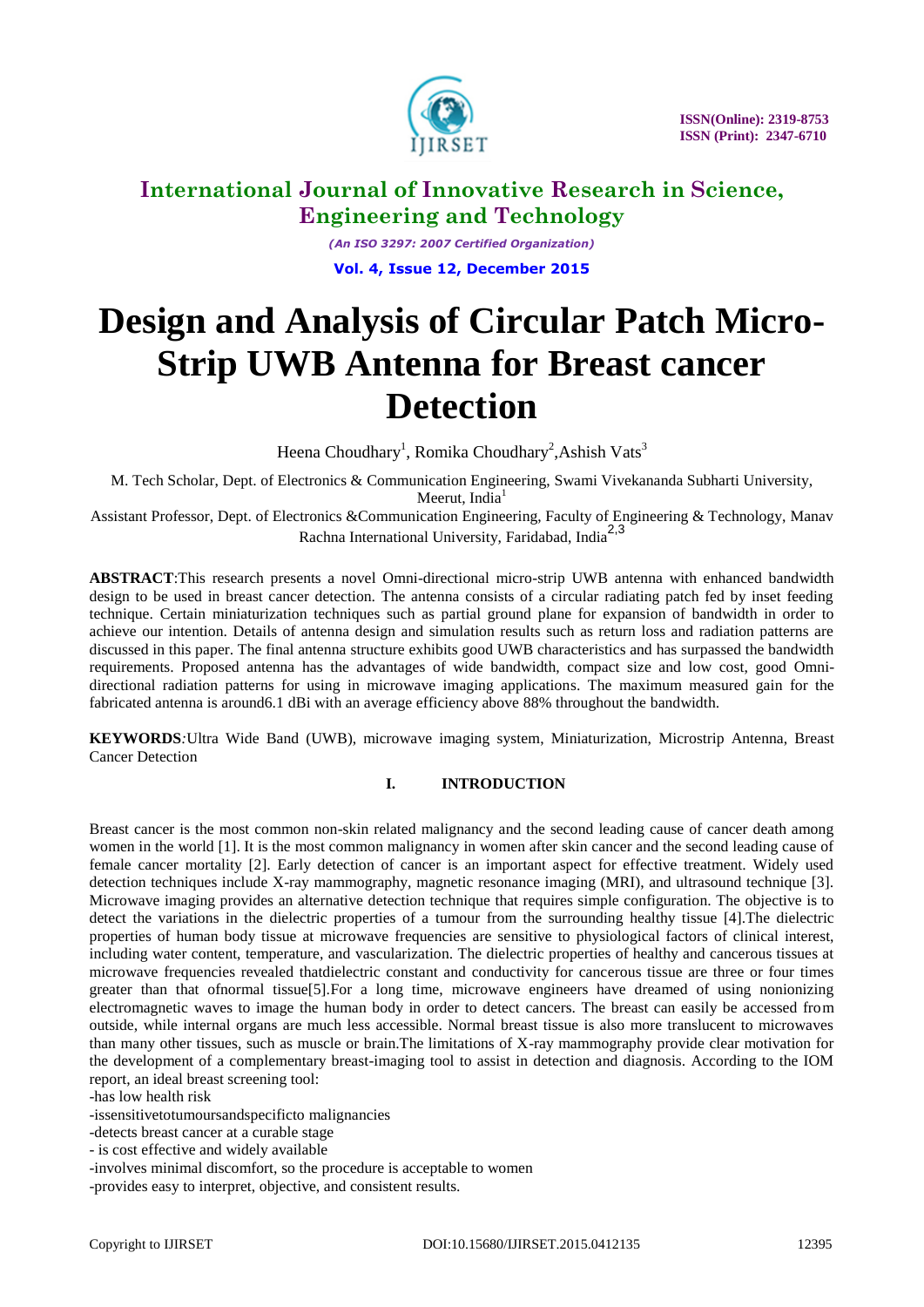

*(An ISO 3297: 2007 Certified Organization)*

#### **Vol. 4, Issue 12, December 2015**

For reliable detection of small malignant tumours, a significant and consistent contrast between malignant and other breast tissues is required.

#### **II. RELATED WORK**

Dielectric properties of biological tissues at radio and microwave frequencies have been the subject of research by many groups and comprehensive surveys have been publishedand could be used as a base to evaluate the behaviour of microwaves in human's tissue. In the next decade, microwave systems are likely to become a viable diagnostic option for many women. Active microwave imaging (MWI) of the human body involves transmitting low-power, non-ionizing narrowband or wideband microwave signals into the area of interest using anantenna system, which in turn measures the scattered microwave signals. For this purpose, two active types of microwave imaging techniques - tomography and radar based are beingused to measure the scattered microwave signals.

Microwave tomography is based on diffraction based imaging. The dielectric properties are reconstructed back from the measurements based on the signals transmitted through UWB antennas into the human body. Reconstruction of images is based on iterative model procedures which are computationally extensive, as they always try to minimize the errors between measured and calculated electric fields.

Radar based approach tries to identify the difference in the permittivity due to scattering of small objects such as tumours. The scattered signals are processed to generate a map of backscattered microwave energy based on simple sum and delay algorithm approach. This technique offers good resolution, uses non-ionizing radiation and is relatively low cost and more comfortable, in comparison with the traditional X-ray mammography [6].

Microwave tomography and radar based microwave imaging techniques have been investigated in cancer detection [7- 9]. UWB antennas used in medical imaging should be planar, compact, with high radiation efficiency and stability over the entire operation band. Most of UWB antennas presented in theliterature exhibit Omni-directional radiation patterns with low gain. Several kinds of antennas can be used, for instance, micro-strip, Vivaldi, Bowtie and circular patch antennas. [10-15].

Basic Breast Structure: The female breast has three major breast structures:

-Adipose tissue -Glandular tissue and -Connective tissue

The dielectric properties of breast tissue are primarily determined by the adipose content.For the purposes of microwave imaging; biological tissues can be classified as high water-content and low water-content, High watercontent tissue consists of approximately 60-80% of water, including muscle and skin. Low water-content tissue includes bone and adipose tissue consisting of approximately 40% and 10% water respectively The normal breast largely consists of adipose tissue, and the presence of infiltrating neoplastic tissues of high water content will certainly lead to pronounced changes in the dielectric properties of breast tissue A good understanding of the dielectric properties of malignant and healthy tissues is important for the development of diagnostic and therapeutic technologies that utilize the microwave frequency range. It have been shown that dielectric properties of malignant tissues differ from normal tissues by varying amounts due to variations in water content between normal and malignant tissues. Generally malignant tumours develop an extensive network of blood vessels to aid their growth, resulting in increased water content in the region of the malignant tumour. Dielectric property is modelled by using Debye dispersion [16]-[17], and can be obtained normal breast (fatty) and tumour dielectric property that shown in Table I at 6 GHz [17&18].

| Table1. Dielectric Property & Conductivity of Breast & Tumour Model at 6GHz |                             |                    |        |  |
|-----------------------------------------------------------------------------|-----------------------------|--------------------|--------|--|
|                                                                             | <b>Normal Breast Tissue</b> | <b>Breast Skin</b> | Tumour |  |
|                                                                             |                             |                    |        |  |
|                                                                             | I).4                        |                    |        |  |

This paper presents a planar circular patch antenna which is designed using Ansoft's High Frequency Structure Software (HFSS).Section II presents the geometry, the antenna model and various antenna dimensions. Section III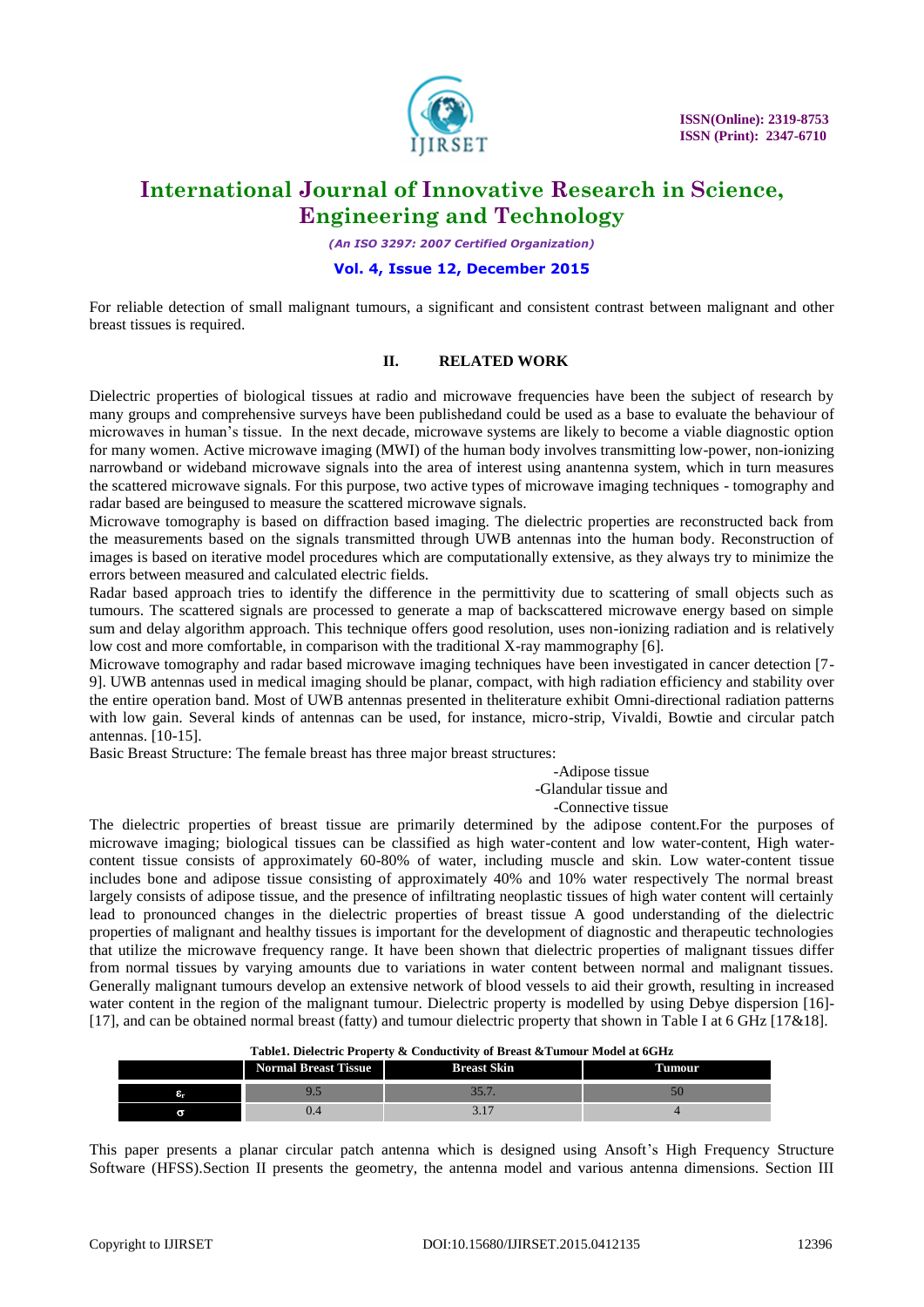

*(An ISO 3297: 2007 Certified Organization)*

### **Vol. 4, Issue 12, December 2015**

discusses the simulated and the experimental results performed and Section IV is summarized the final conclusions of this study.

### **III. ANTENNA DESIGN**

### **a. Antenna geometry**

Figure 1 show the top and bottom view of the proposed antenna with partial ground plane.



**Figure 1 Geometry of proposed antenna (a) Top-View (b) Bottom View**

The proposed antenna consists of a circular radiating patch and a ground plane fed by inset feeding technique for perfect impedance matching. The patch is connected to a micro-strip feed-line with the width of *Wf* and length of *L<sup>f</sup>* . In the micro-strip feed line, the impedance of the micro-strip line is given by [19]-

$$
Zc = \frac{120 \text{ H}}{\sqrt{\text{sreff}}} \left[ \frac{1}{\frac{Wf}{h} + 1.393 + 0.667 \ln\left(\frac{Wf}{h} + 1.444\right)} \right]
$$
(1)

The antenna is realized on FR-4 substrate with dielectric permittivity  $\varepsilon_r = 4.4$  and thickness h = 0.5 mm. Its width and length denoted by W and L are respectively 46 mm and 38 mm. The origin of the coordinate system is taken at the centre of the structure. The geometrical parameters of the proposed antenna structure are tabulated in Table2.

| Table 2: Dimension of the designed antenna |               |  |  |
|--------------------------------------------|---------------|--|--|
| <b>Parameter</b>                           | Dimension(mm) |  |  |
| $\mathbf R$                                | 10.4564       |  |  |
| <b>P1</b>                                  | 9.909         |  |  |
| P <sub>2</sub>                             | 2.05          |  |  |
| P <sub>3</sub>                             | 3.582         |  |  |
| <b>Ws</b>                                  | 46            |  |  |
| Ls                                         | 38            |  |  |
| Wg                                         | 34            |  |  |
| Lg                                         | 8.2598        |  |  |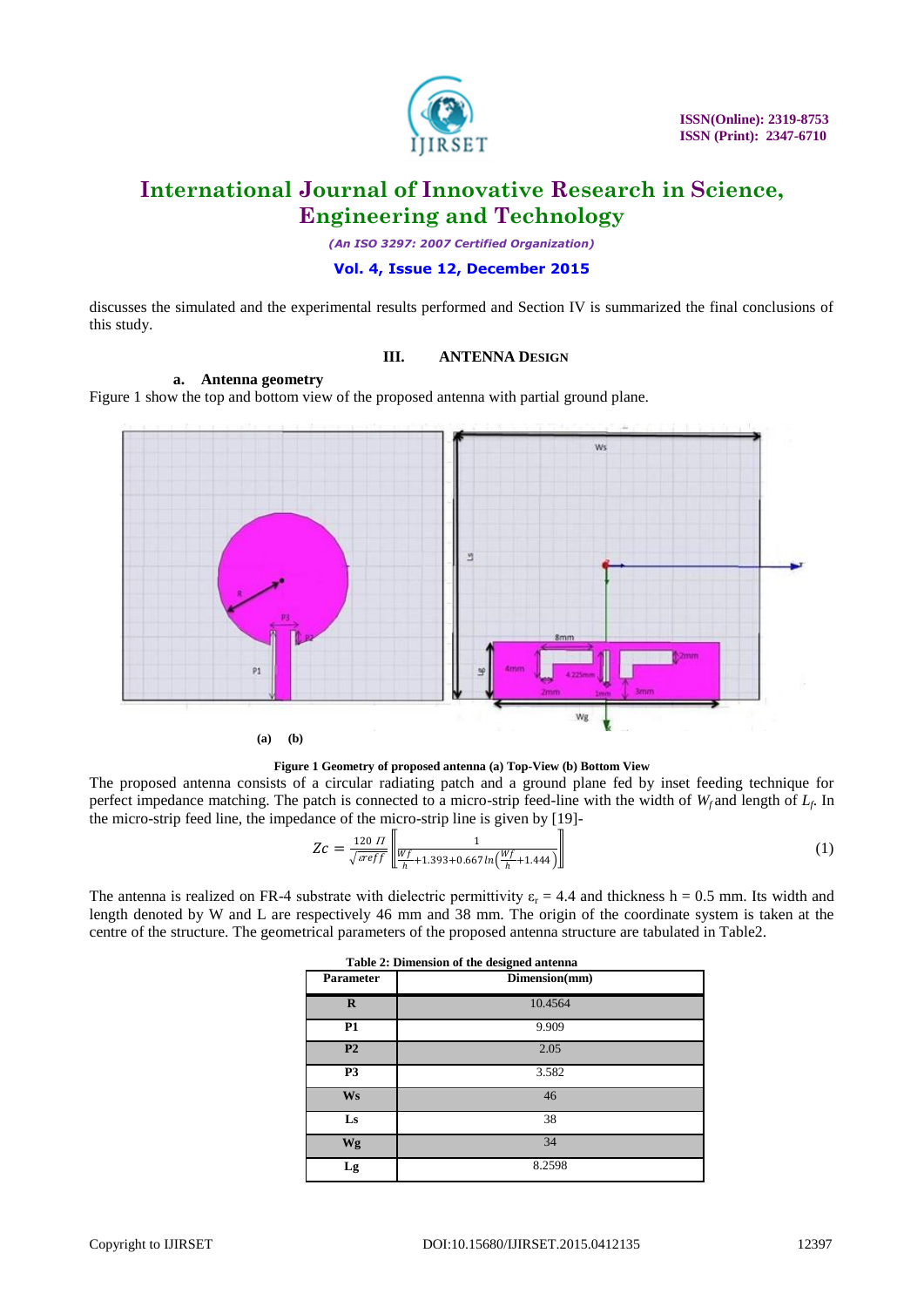

*(An ISO 3297: 2007 Certified Organization)*

#### **Vol. 4, Issue 12, December 2015**

The analysis of the proposed antenna structure is based on transmission line modal analysis.

#### **DESIGNING EQUATIONS**

(1) Resonant frequency for the TMmn0 modes can be written as-

$$
(fr)mn0 = \frac{1}{2\pi\sqrt{\mu\epsilon}} \left[\frac{X'mn0}{a}\right]
$$
  

$$
(fr)mn0 = \frac{1.8412\nu\theta}{2\pi\sqrt{\epsilon\pi}}
$$
 [3]

(2) Effective Radius

$$
ae = a \left\{ 1 + \frac{2h}{\pi a} \left[ ln \left( \frac{\Pi a}{2h} \right) + 1.7726 \right] \right\}^{1/2}
$$
 [4]

(3) Radius of circular patch

$$
a = \frac{F}{\left(1 + \frac{2h}{1.6r} \left[\ln\left(\frac{HF}{2h}\right) + 1.7726\right]\right)^{-1/2}}
$$
\n
$$
a = \frac{2.711 \times 10^9}{2h^2}
$$
\n
$$
[5]
$$

$$
F = \frac{8.791 \times 10^9}{fr\sqrt{sr}}\tag{6}
$$

(4) Effective dielectric constant is given by-

$$
\mathcal{E} = \frac{\mathcal{E} + 1}{2} + \frac{\mathcal{E} - 1}{2} \left[ 1 + 12 \frac{h}{a \sqrt{\Pi}} \right]^{-1/2} \tag{7}
$$

Where,

 $h$  = substrate thickness

- $a =$  radius of circular patch
- $a_{\text{eff}}$  = effective radius of circular patch

 $v_0$  = speed of light

- $f_r$  = resonant frequency
- $\varepsilon_r$  = relative permittivity
- $\varepsilon_{\text{eff}}$  = effective permittivity

In the design of the proposed antenna structure, to create impedance matching that results in bandwidth enhancement, we embedded a pair of rectangular shaped slots fig. 2(b), another rectangular shaped slot placed in the middle of the pair slots in the ground plane fig. 2(c) and L-shaped pair slots with rectangular slot in between them fig. 2(d).Figure 2 shows the step by step development of the antenna structure used for simulation in next section.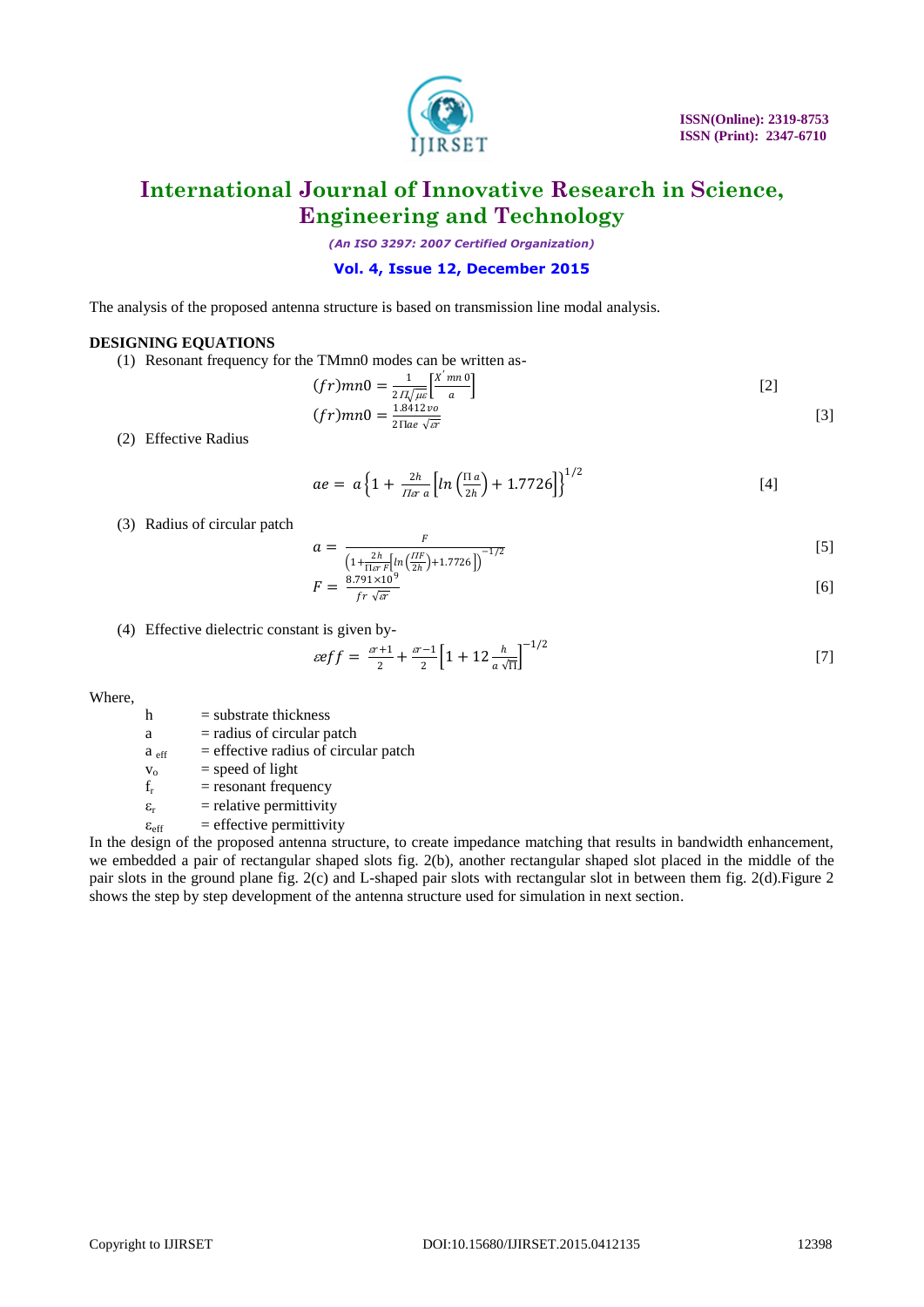

*(An ISO 3297: 2007 Certified Organization)* **Vol. 4, Issue 12, December 2015**



**Fig.2 the step by step development of the proposed antenna structure used for simulation**

### **III. SIMULATION RESULTS AND DISCUSSION**

The analysis of proposed antenna is done using the simulation performed on Ansys HFSS EM simulator for the frequency range of 1 to 20 GHz. Figure 3 shows the simulated VSWR of various structures shown in Figure1 and 2.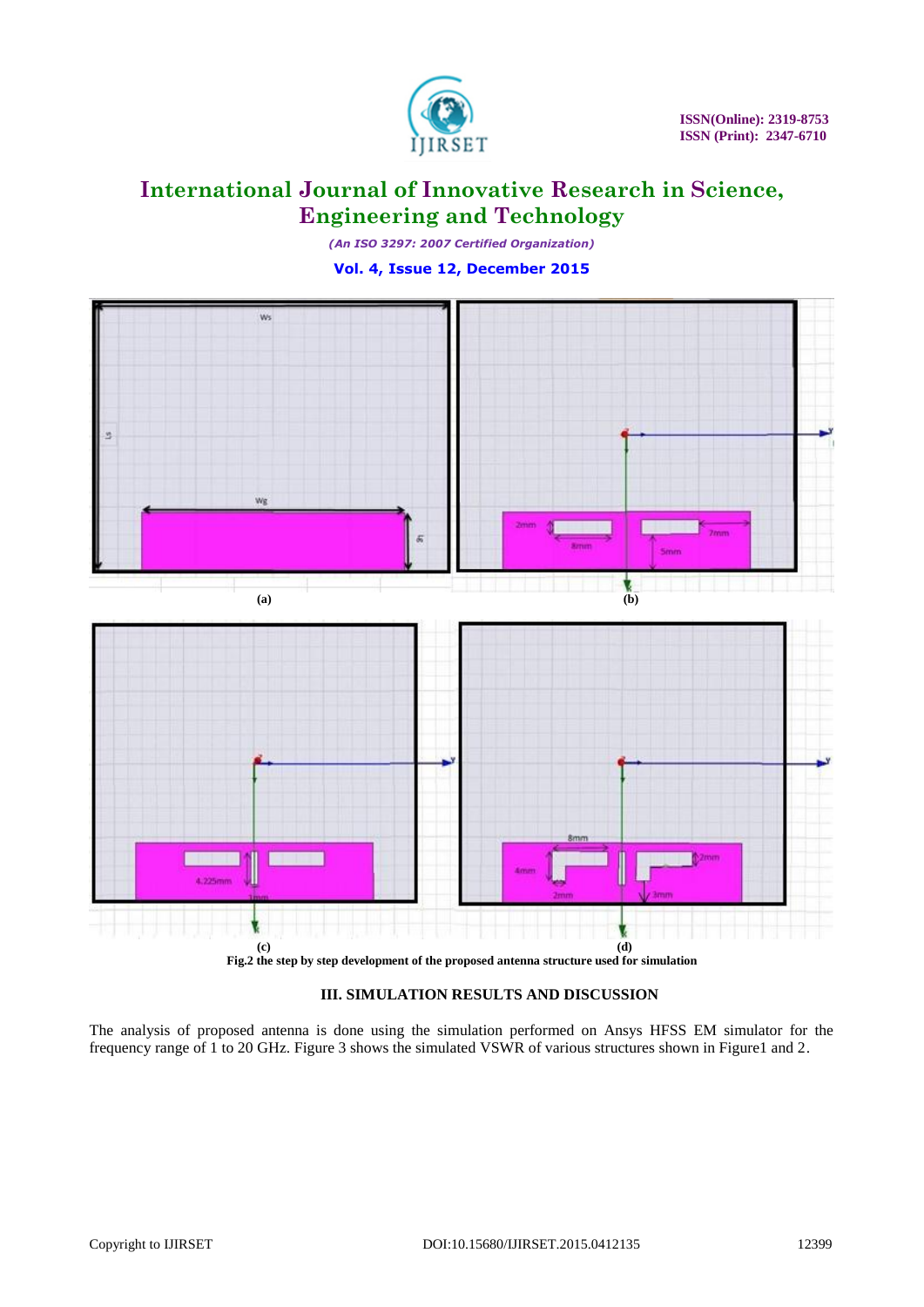

*(An ISO 3297: 2007 Certified Organization)*

**Vol. 4, Issue 12, December 2015**



From the plot of simulated VSWR Vs. frequency of proposed antenna structure, it is seen that the antenna has a bandwidth ranging from 2.01 to 16.78GHz for VSWR *<*2 dB, which is very attractive for UWB microwave imaging application. It is clearly seen from the graph and table 3 that addition of slots in ground plane improves impedance matching and there is a considerable amount of enhancement in bandwidth.

| Table 3: Bandwidth covered for various antenna structures |                       |  |
|-----------------------------------------------------------|-----------------------|--|
| <b>Antenna Structure</b>                                  | <b>Bandwidth(MHz)</b> |  |
| Structure 1                                               | 6990                  |  |
| Structure 2                                               | 7690                  |  |
| Structure 3                                               | 9530                  |  |
| Structure 4                                               | 14770                 |  |

Figure 4 given below showing the Group delayvs. frequency curve. Group delay is a measure of transit time of a signal through a device versus frequency.All signals are delayed while passing through a device or medium. If the delay is the same for all frequencies in a signal the antenna does not affect the shape of the signal. Group Delay is "the derivative of radian phase ( $\phi$ ) with respect to radian frequency ( $\omega$ ). It is equal to the phase delay for an ideal non-dispersive delay device, but may differ greatly in actual devices where there is a ripple in the phase versus frequency characteristic."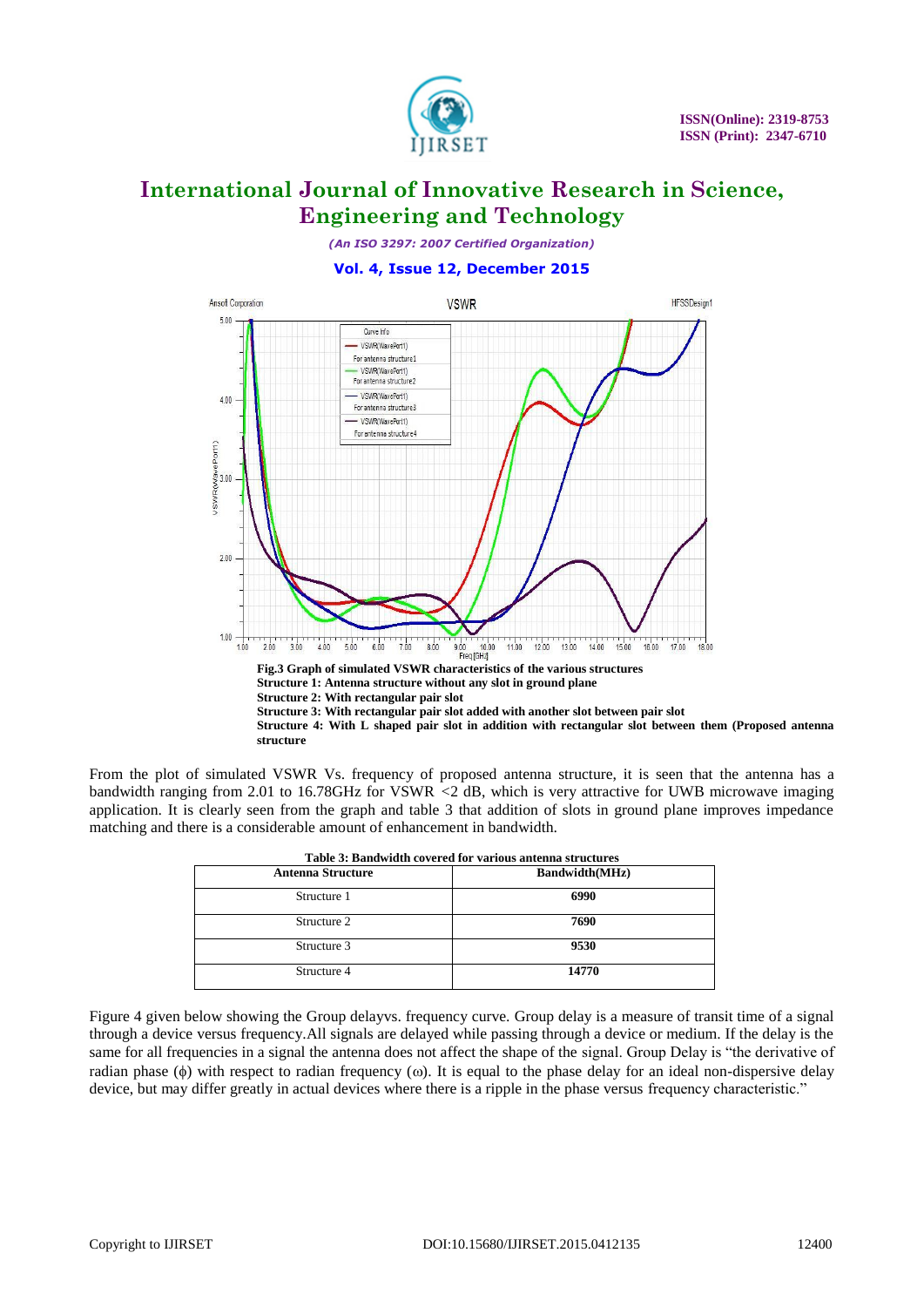

*(An ISO 3297: 2007 Certified Organization)*

### **Vol. 4, Issue 12, December 2015**



From the figure, group delay variations of up to 0.3 ns can be observed within the operating bandwidth.Simulation results indicate that the antenna has the potential to detect breast tumours. Radiation efficiency of the proposed antenna is shown in Figure 5. As can be seen from the below given figure, the radiation efficiency of the propose antenna is greater than 86% across the operation band. Simulation results shows that the antenna operates in the desired frequency bands with suitable radiation efficiency.



The far field radiation pattern of the final structure is also simulated by HFSS which is illustrated by Fig. 6 for the frequency 8.4GHz.It can be seen that the patterns in the *H*-plane are Omni-directional as expected, whereas in the *E*plane, radiation patterns have a dumbbell shape.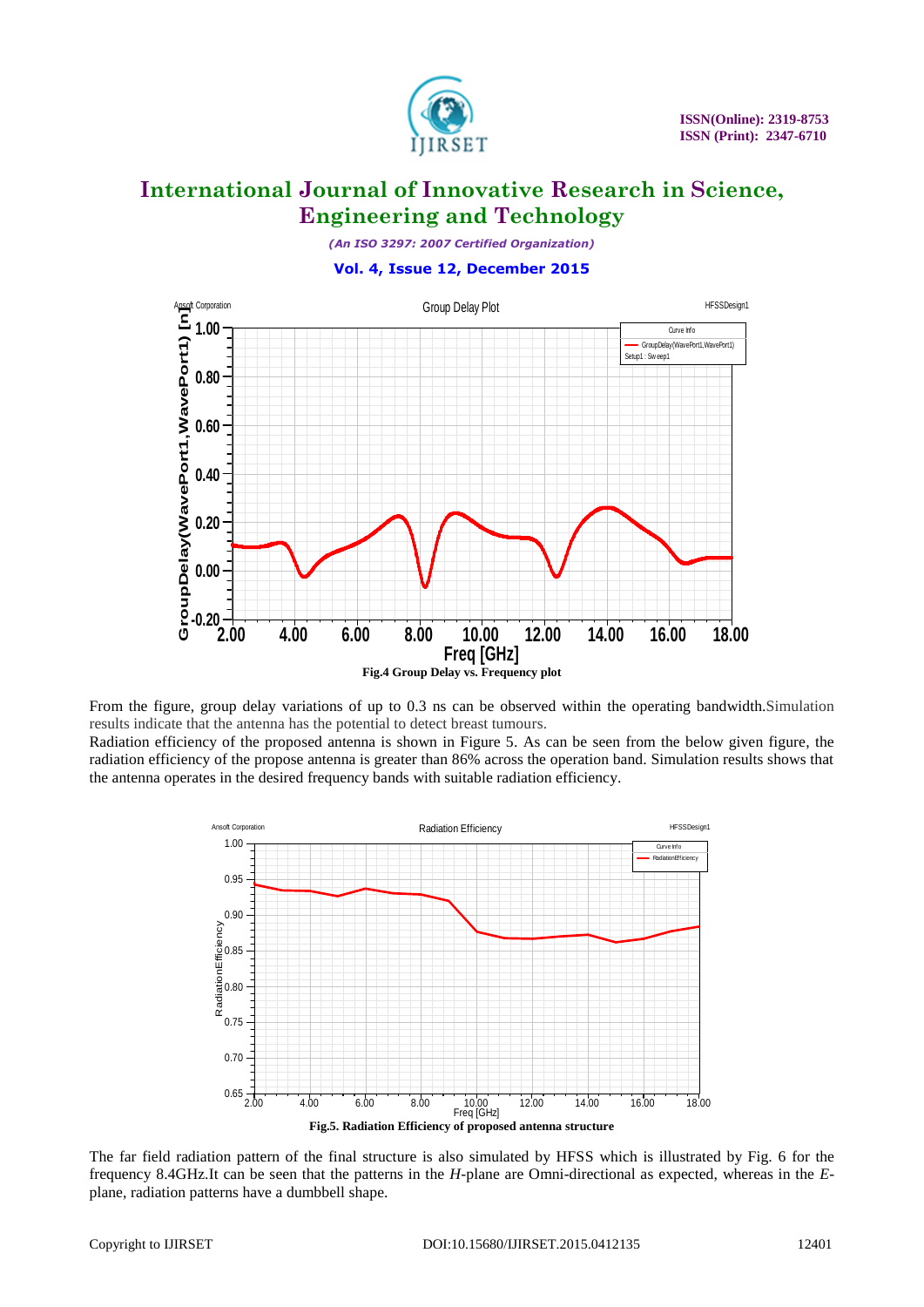

*(An ISO 3297: 2007 Certified Organization)*

#### **Vol. 4, Issue 12, December 2015**



#### **IV. CONCLUSION**

Microwave breast imaging has been an active research area over the past two decades and has received considerable recent attention. In this paper in new compact UWB antenna design has been presented. The operating bandwidth of antenna at a minimum workable return loss of 10 dB achieved was 2.01 GHz to 16.78 GHz. This antenna has the advantages of wide bandwidth, compact size, low cost and good Omni-directional radiation patterns with acceptable gain of 9 dBi with an average efficiency above 86% throughout the bandwidth considered as preferred for microwave imaging application such as breast cancer detection.

A prototype antenna is planned to be fabricated by the authors using low-cost FR4-Epoxy substrate for further work relating to this Paper. Addition, further investigations are still needed to be carried out in order to be agreed clinically*.*

#### **REFERENCES**

- [1] Blanks, R. G., S. M. Moss, C. E. McGahan, M. J. Quinn, and P. J. Babb, "Effect of NHSbreast screening programme on mortality from breast cancer in England and Wales, 1990-8:Comparison of observed with predicted mortality," 665-669, 2000.
- [2] Fear, E. C., Hagness, S. C., Meaney, P. M., Okoniewski, M., & Stuchly, "Enhancing breast tumor detection with near-field imaging",*IEEE Microwave Magazine, 3*(1), 48-56, 2002.
- [3] A. H. Golnabi, P. M. Meaney, S. Geimer, and K. D. Paulsen,"Microwave Imaging for Breast Cancer Detection and TherapyMonitoring," in Biomedical Wireless Technologies, Networks, and Sensing Systems (Bio Wireless), 2011 IEEE Topical Conference on2011, pp. 59-62.
- [4] G. Fei and Z. Yuanjin, "A Correlated Microwave-Acoustic ImagingMethod for Early-Stage Cancer Detection," in Engineering inMedicine and Biology Society (EMBC), 2012 Annual InternationalConference of the IEEE, 2012, pp. 480-483.
- [5] S.S. Chaudhary, R. K. Mishra, A. Swarup, and J. M. Thomas, "Dielectric propertiesof normal and malignant human breast tissues at radio wave and microwave frequencies", Indian J. Biochem. AndBiophysics, 21:76–79, Feb 1984.
- [6] X.Zhuge, M. Hajian, A. G. Yarovoy & L. P. Ligthart, "Ultra- WidebandImaging for Detection of Early stage Breast Cancer" *, Proceedings of the4th European Radar Conference*, pp. 39-42, Munich, Germany, October2007
- [7] Z. Haoyu, B. Flynn, A. T. Erdogan, and T. Arslan, "Microwaveimaging for brain tumor detection using an UWB Vivaldi Antennaarray," in Antennas and Propagation Conference, Loughborough, 2012, pp. 1-4.
- [8] T. M. Grzegorczyk, P. M. Meaney, P. A. Kaufman, R. M. di Florio-Alexander, and K. D. Paulsen, "Fast 3-D Tomographic MicrowaveImaging for Breast Cancer Detection," Medical Imaging, IEEE Transactions on, vol. 31, pp. 1584-1592, 2012.
- [9] [9] M. Guardiola, S. Capdevila, J. Romeu, and L. Jofre, "3-D Microwave Magnitude Combined Tomography for Breast Cancer Detection Using Realistic Breast Models," Antennas and Wireless Propagation Letters, IEEE, vol. 11, pp. 1622-1625, 2012
- [10] A.A Lotfi Neyestanak, "Ultra Wideband Rose Leaf Micro strip Patch Antenna", *Progress in Electromagnetics Research, PIERS* 86, pp. 155- 168, 2008.
- [11] J. Yu, M. Yuan & Q. H. Liu, "A Wide Band Half Oval Patch antenna for Breast Imaging", *PIER 98*, pp. 1-13, 2009.